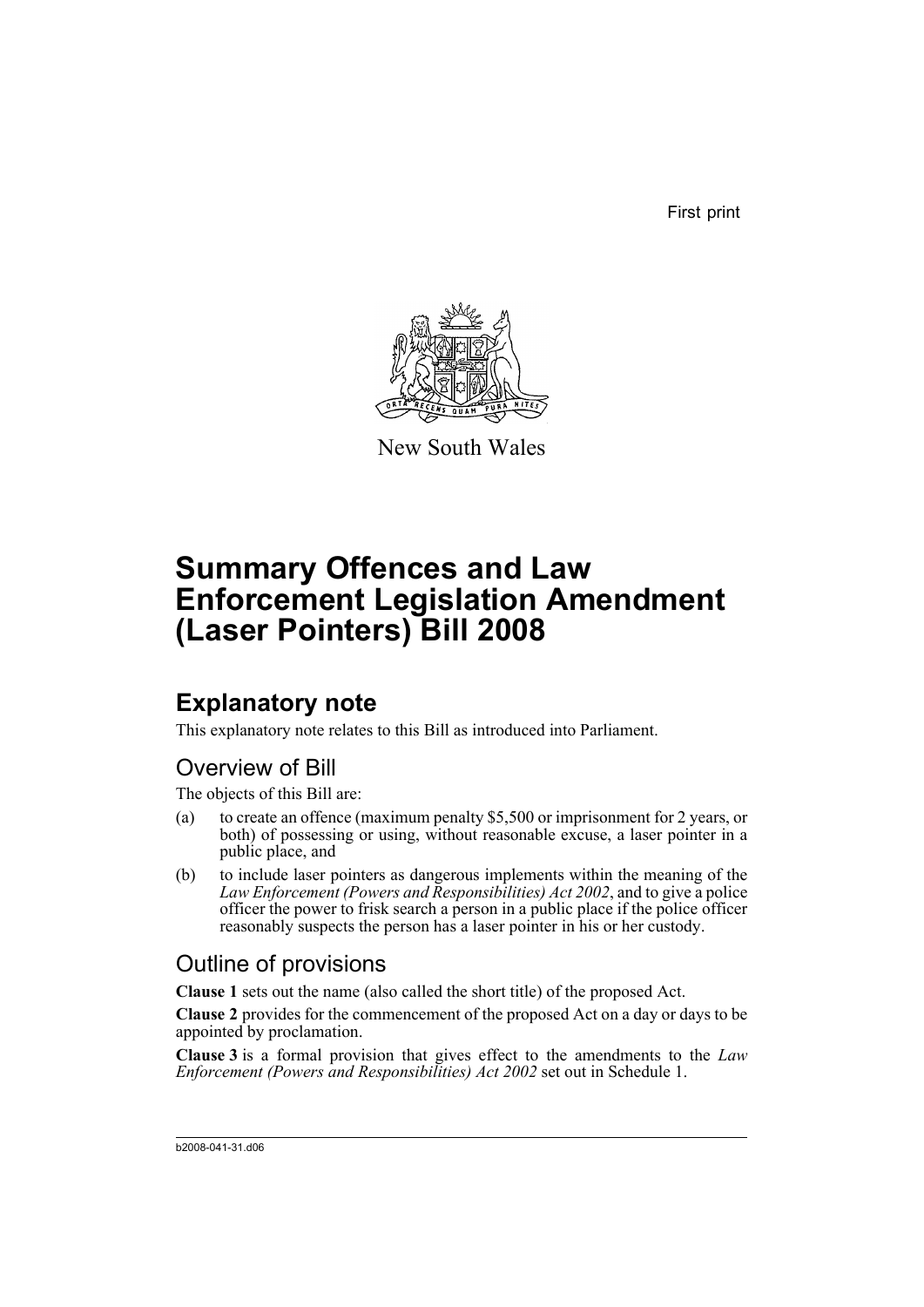Explanatory note

**Clause 4** is a formal provision that gives effect to the amendments to the *Summary Offences Act 1988* set out in Schedule 2.

**Clause 5** provides for the repeal of the proposed Act after all the amendments made by the proposed Act have commenced.

### **Schedule 1 Amendment of Law Enforcement (Powers and Responsibilities) Act 2002**

**Schedule 1 [3]** provides that a *laser pointer* has the same meaning under the *Law Enforcement (Powers and Responsibilities) Act 2002* (*the Principal Act*) as it has under proposed section 11FA of the *Summary Offences Act 1988*. **Schedule 1 [2]** amends the definition of *dangerous implement* in the Principal Act to include a laser pointer. Under the Principal Act, a police officer has the power to request a person who is in a public place or school to submit to a frisk search if the police officer suspects on reasonable grounds that the person has a dangerous implement in his or her custody and a police officer also has the power to confiscate a dangerous implement. **Schedule 1 [4]** provides that certain references in the Principal Act to a dangerous implement do not extend to a laser pointer. These include the power to require a person to submit to a frisk search and the power to search premises for a dangerous implement if a police officer suspects the dangerous implement is being, or was, or may have been or may be used to commit a domestic violence offence. **Schedule 1 [5]** includes a new power for a police officer to request a person who is in a public place to submit to a frisk search if the police officer suspects on reasonable grounds that the person has a laser pointer in his or her custody. This power does not extend to a person in a school as is the case with other dangerous implements. However, the power in the Principal Act to confiscate a dangerous implement does extend to a laser pointer. **Schedule 1 [1]** makes a consequential amendment.

**Schedule 1 [6]** enables the regulations to make provision for matters of a savings and transitional nature consequent on the enactment of the proposed Act.

#### **Schedule 2 Amendment of Summary Offences Act 1988**

**Schedule 2 [2]** inserts proposed section 11FA into the *Summary Offences Act 1988* which makes it an offence (maximum penalty \$5,500 or imprisonment for 2 years, or both) for a person, without reasonable excuse, to have in his or her custody a laser pointer in a public place or use a laser pointer in a public place. It is a reasonable excuse for a person to have custody of, or use, a laser pointer if the custody or use is reasonably necessary in all the circumstances for the lawful pursuit of the person's occupation, education, training or hobby. It is also a reasonable excuse for a person to have custody of a laser pointer during travel to or from or incidental to that occupation, education, training or hobby. **Schedule 2 [1]** makes a consequential amendment.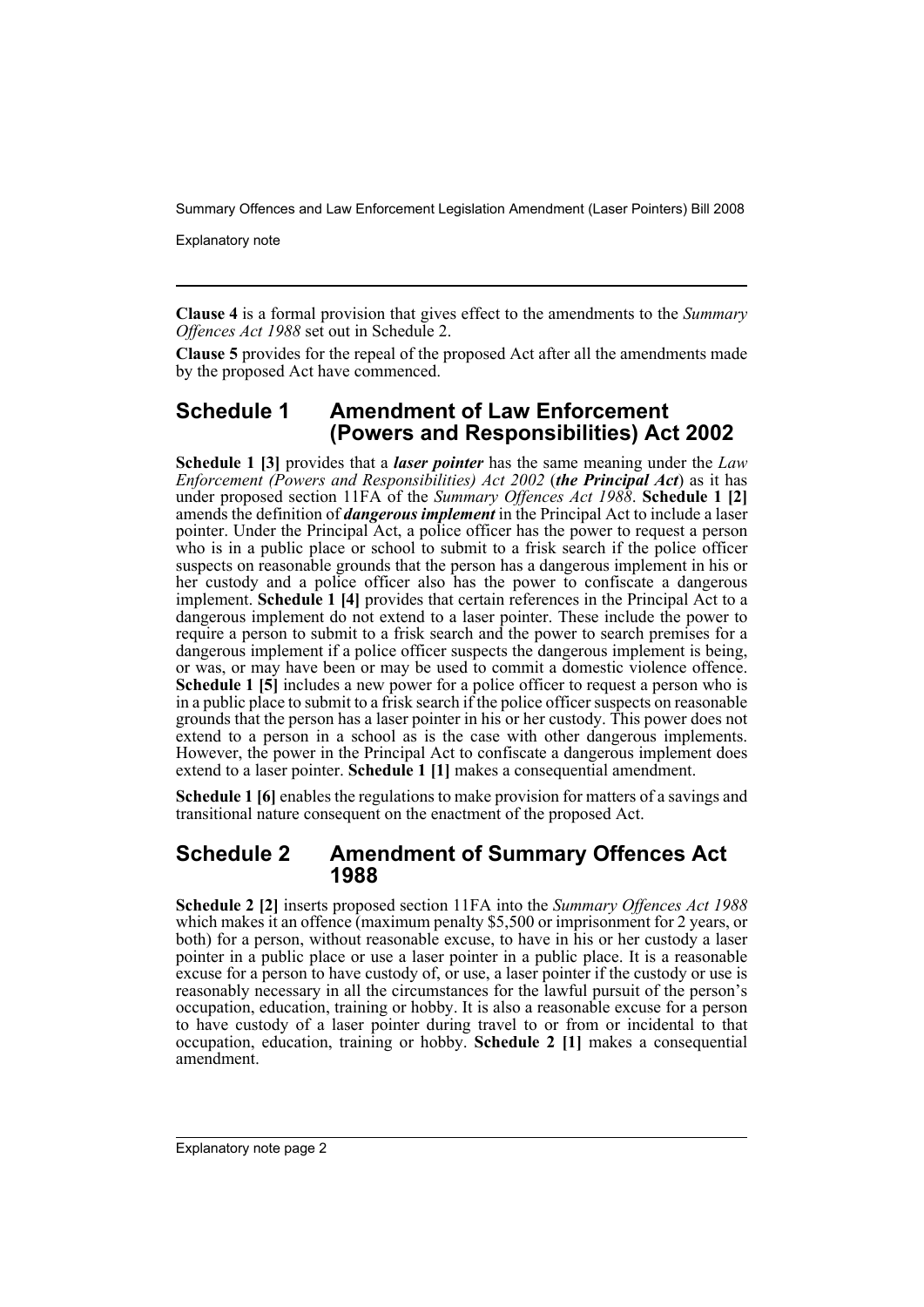First print



New South Wales

# **Summary Offences and Law Enforcement Legislation Amendment (Laser Pointers) Bill 2008**

## **Contents**

|            |                                                                               | Page |
|------------|-------------------------------------------------------------------------------|------|
| 1          | Name of Act                                                                   |      |
| 2          | Commencement                                                                  |      |
| 3          | Amendment of Law Enforcement (Powers and<br>Responsibilities) Act 2002 No 103 | 2    |
| 4          | Amendment of Summary Offences Act 1988 No 25                                  |      |
| 5          | Repeal of Act                                                                 | 2    |
| Schedule 1 | Amendment of Law Enforcement (Powers and<br>Responsibilities) Act 2002        | 3    |
| Schedule 2 | Amendment of Summary Offences Act 1988                                        |      |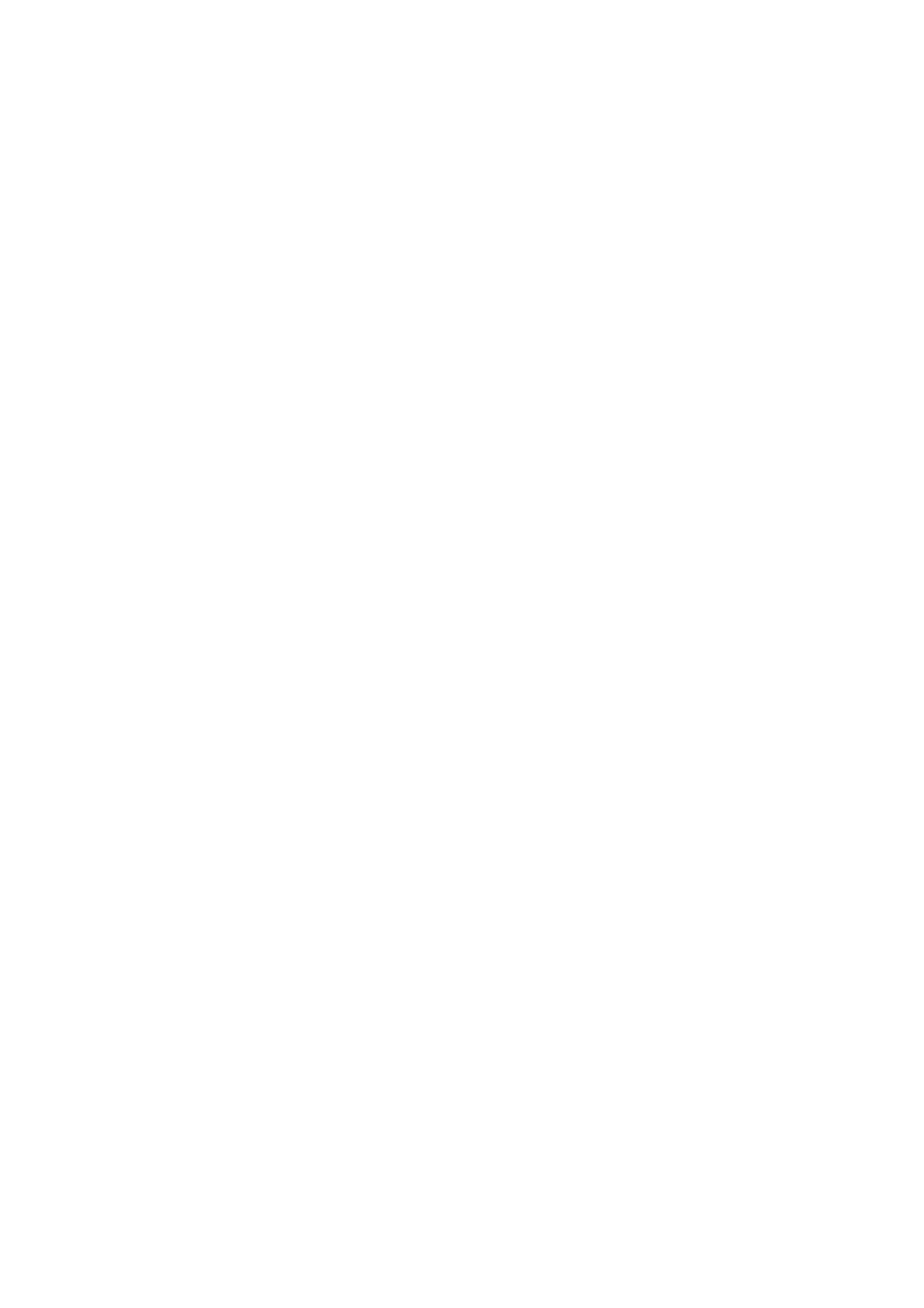

New South Wales

# **Summary Offences and Law Enforcement Legislation Amendment (Laser Pointers) Bill 2008**

No , 2008

### **A Bill for**

An Act to amend the *Summary Offences Act 1988* to make it an offence to possess or use a laser pointer in a public place, to amend the *Law Enforcement (Powers and Responsibilities) Act 2002* to include a laser pointer as a dangerous implement within the meaning of that Act; and for other purposes.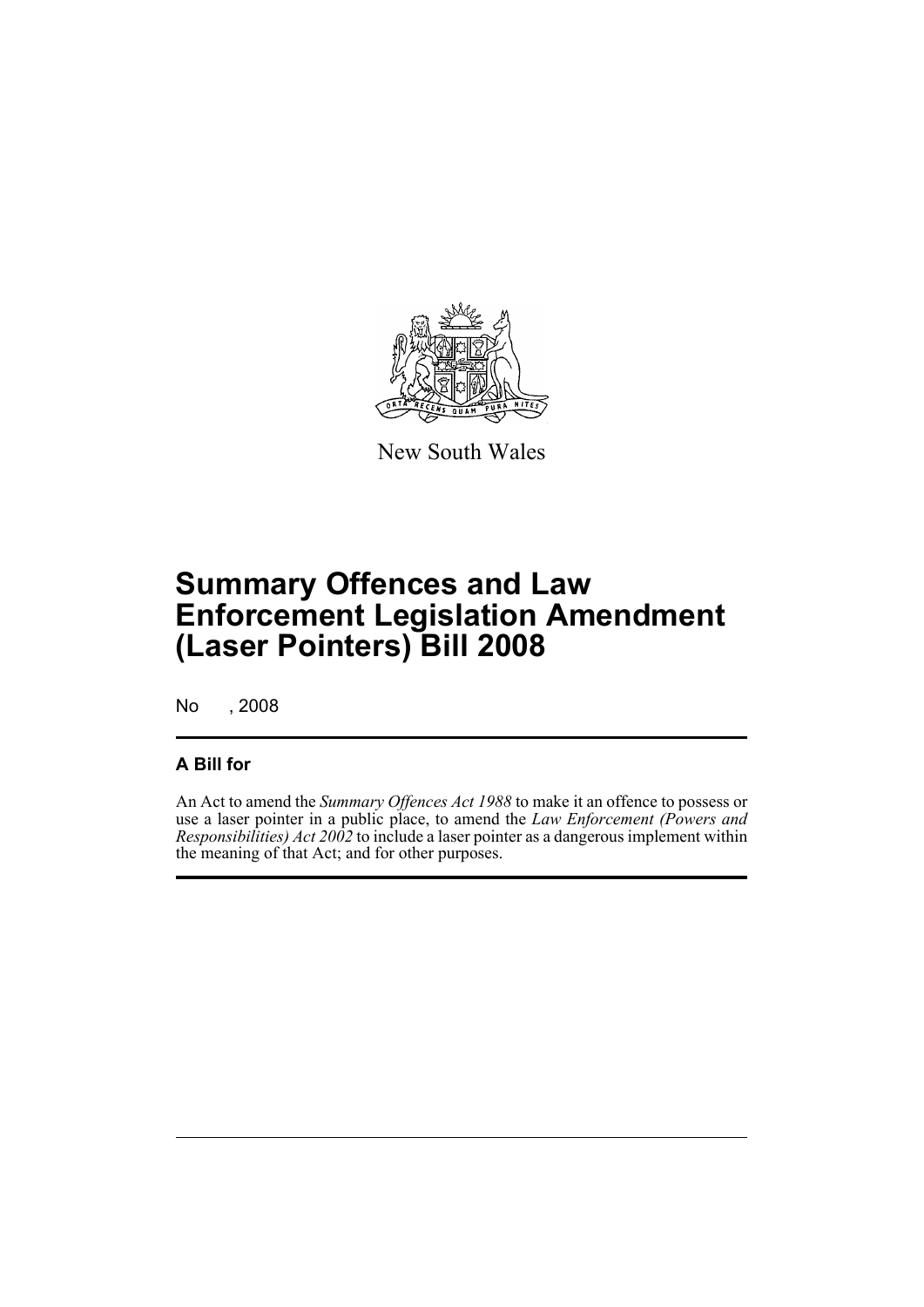<span id="page-5-4"></span><span id="page-5-3"></span><span id="page-5-2"></span><span id="page-5-1"></span><span id="page-5-0"></span>

|              |                                                                                      | The Legislature of New South Wales enacts:                                                                                                                | 1                   |  |
|--------------|--------------------------------------------------------------------------------------|-----------------------------------------------------------------------------------------------------------------------------------------------------------|---------------------|--|
| 1            |                                                                                      | Name of Act                                                                                                                                               | 2                   |  |
|              |                                                                                      | This Act is the Summary Offences and Law Enforcement Legislation<br>Amendment (Laser Pointers) Act 2008.                                                  | 3<br>$\overline{4}$ |  |
| $\mathbf{2}$ |                                                                                      | <b>Commencement</b>                                                                                                                                       | 5                   |  |
|              |                                                                                      | This Act commences on a day or days to be appointed by proclamation.                                                                                      | 6                   |  |
| 3            | Amendment of Law Enforcement (Powers and Responsibilities) Act 2002<br><b>No 103</b> |                                                                                                                                                           |                     |  |
|              |                                                                                      | The Law Enforcement (Powers and Responsibilities) Act 2002 is<br>amended as set out in Schedule 1.                                                        | 9<br>10             |  |
| 4            | Amendment of Summary Offences Act 1988 No 25                                         |                                                                                                                                                           |                     |  |
|              |                                                                                      | The Summary Offences Act 1988 is amended as set out in Schedule 2.                                                                                        | 12                  |  |
| 5            | <b>Repeal of Act</b>                                                                 |                                                                                                                                                           | 13                  |  |
|              | (1)                                                                                  | This Act is repealed on the day following the day on which all the<br>provisions of this Act have commenced.                                              | 14<br>15            |  |
|              | (2)                                                                                  | The repeal of this Act does not, because of the operation of section 30<br>of the <i>Interpretation Act 1987</i> , affect any amendment made by this Act. | 16<br>17            |  |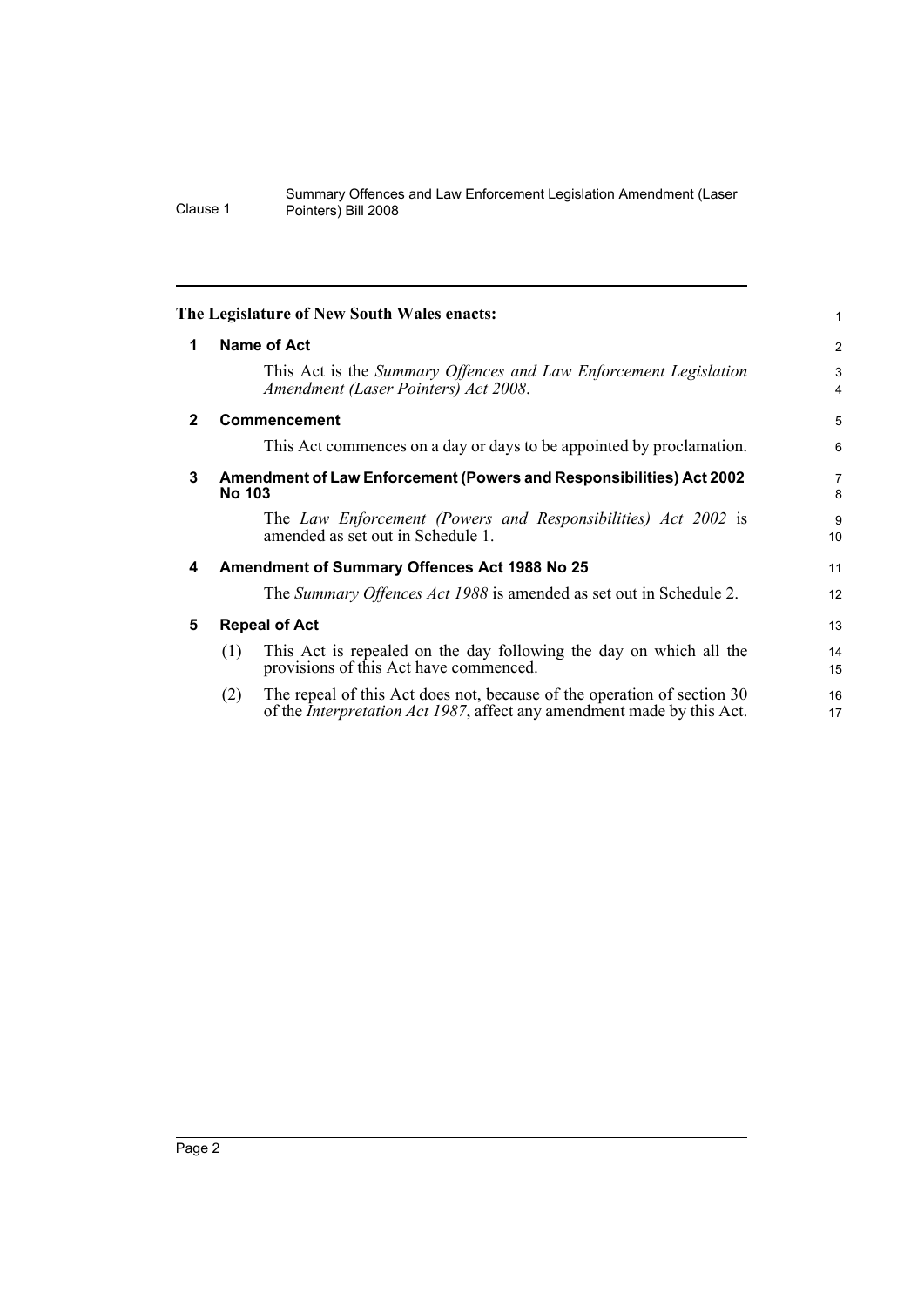Amendment of Law Enforcement (Powers and Responsibilities) Act 2002 Schedule 1

### <span id="page-6-0"></span>**Schedule 1 Amendment of Law Enforcement (Powers and Responsibilities) Act 2002**

(Section 3)

1 2

3

| [1]              |                                      | <b>Section 3 Interpretation</b>                                                                                                                                                                                     | 4                    |
|------------------|--------------------------------------|---------------------------------------------------------------------------------------------------------------------------------------------------------------------------------------------------------------------|----------------------|
|                  |                                      | Insert "or" after "property," in paragraph (d) of the definition of <i>dangerous</i><br><i>implement</i> in section $3(1)$ .                                                                                        | 5<br>6               |
| [2]              |                                      | Section 3 (1), definition of "dangerous implement"                                                                                                                                                                  | $\overline{7}$       |
|                  |                                      | Insert after paragraph $(d)$ :                                                                                                                                                                                      | 8                    |
|                  |                                      | (e) a laser pointer,                                                                                                                                                                                                | 9                    |
| $\left[3\right]$ | Section 3 (1)                        |                                                                                                                                                                                                                     | 10                   |
|                  |                                      | Insert in alphabetical order:                                                                                                                                                                                       | 11                   |
|                  |                                      | <i>laser pointer</i> means a hand-held battery-operated device,<br>designed or adapted to emit a laser beam, that may be used for the                                                                               | 12<br>13<br>14       |
|                  |                                      | purposes of aiming, targeting or pointing.                                                                                                                                                                          |                      |
| [4]              |                                      | Sections 26 (1) and (3) and 87 (a)                                                                                                                                                                                  | 15                   |
|                  | occurring.                           | Insert "(other than a laser pointer)" after "dangerous implement" wherever                                                                                                                                          | 16<br>17             |
| [5]              | Section 26 (1A)                      |                                                                                                                                                                                                                     | 18                   |
|                  | Insert after section 26 $(1)$ :      |                                                                                                                                                                                                                     | 19                   |
|                  | (1A)                                 | A police officer may request a person who is in a public place to<br>submit to a frisk search if the police officer suspects on<br>reasonable grounds that the person has a laser pointer in his or her<br>custody. | 20<br>21<br>22<br>23 |
| [6]              |                                      | Schedule 5 Savings, transitional and other provisions                                                                                                                                                               | 24                   |
|                  | Insert at the end of clause $1(1)$ : |                                                                                                                                                                                                                     | 25                   |
|                  |                                      | Summary Offences and Law Enforcement Legislation<br>Amendment (Laser Pointers) Act 2008 (but only to the extent that<br>it amends this Act)                                                                         | 26<br>27<br>28       |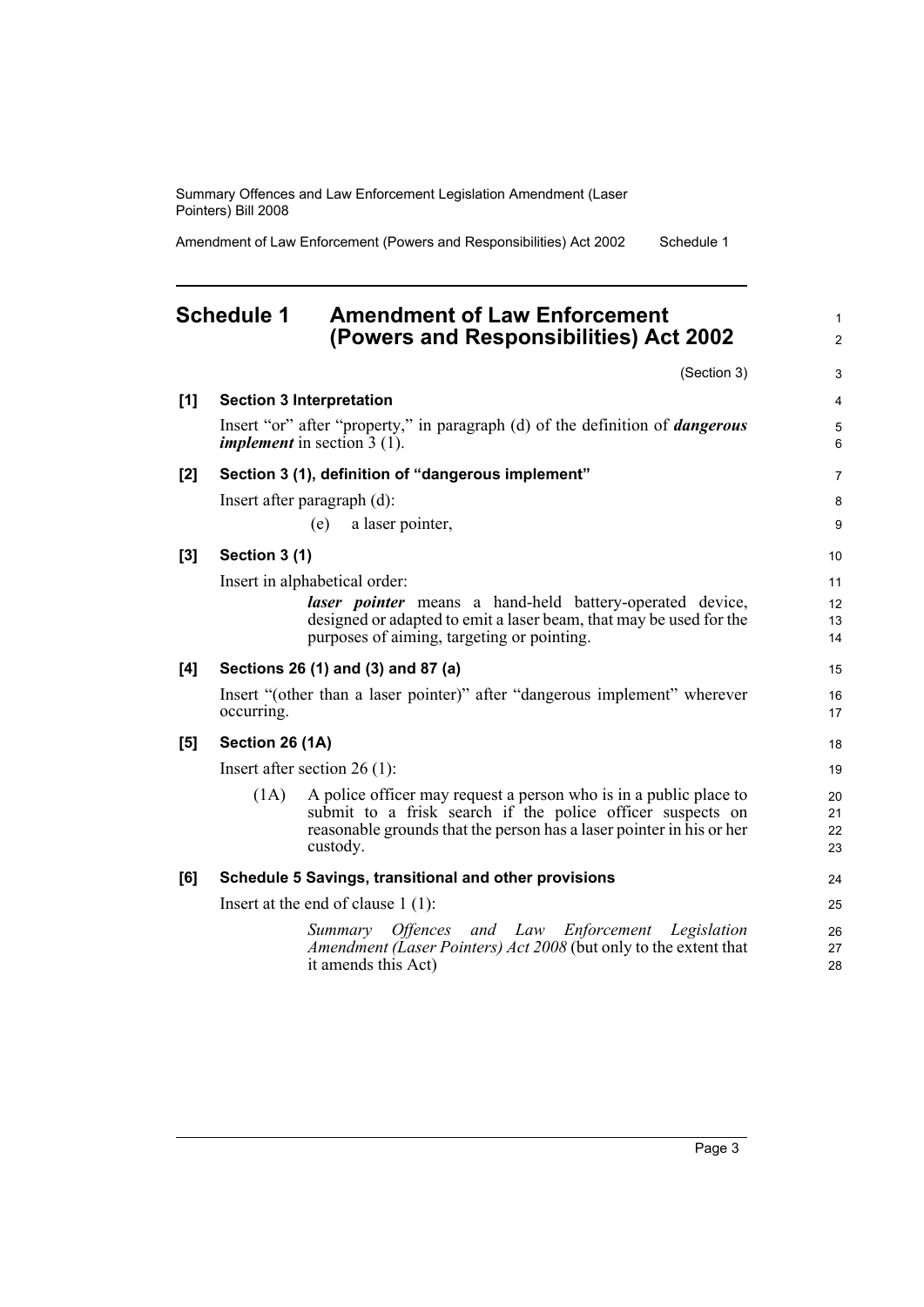> 1 2

#### <span id="page-7-0"></span>**Schedule 2 Amendment of Summary Offences Act 1988**

(Section 4) **[1] Part 2, Division 2, Subdivision 1, heading** Insert before section 11B: **Subdivision 1 Knives and offensive implements [2] Part 2, Division 2, Subdivision 2** Insert after section 11F: **Subdivision 2 Laser pointers 11FA Custody or use of laser pointer in public place** (1) A person must not, without reasonable excuse (proof of which lies on the person): (a) have in his or her custody a laser pointer in a public place, or (b) use a laser pointer in a public place. Maximum penalty: 50 penalty units or imprisonment for 2 years, or both. (2) Without limitation, it is a reasonable excuse for the purposes of this section for a person: (a) to have custody of, or use, a laser pointer if the custody or use is reasonably necessary in all the circumstances for the lawful pursuit of the person's occupation, education, training or hobby, or (b) to have custody of a laser pointer if the person has custody during travel to or from or incidental to that occupation, education, training or hobby. (3) The regulations may provide that this section does not apply to or in relation to any specified class or description of laser pointer. 3 4 5 6 7 8 9 10 11 12 13 14 15 16 17 18 19 20 21 22 23 24 25 26 27 28